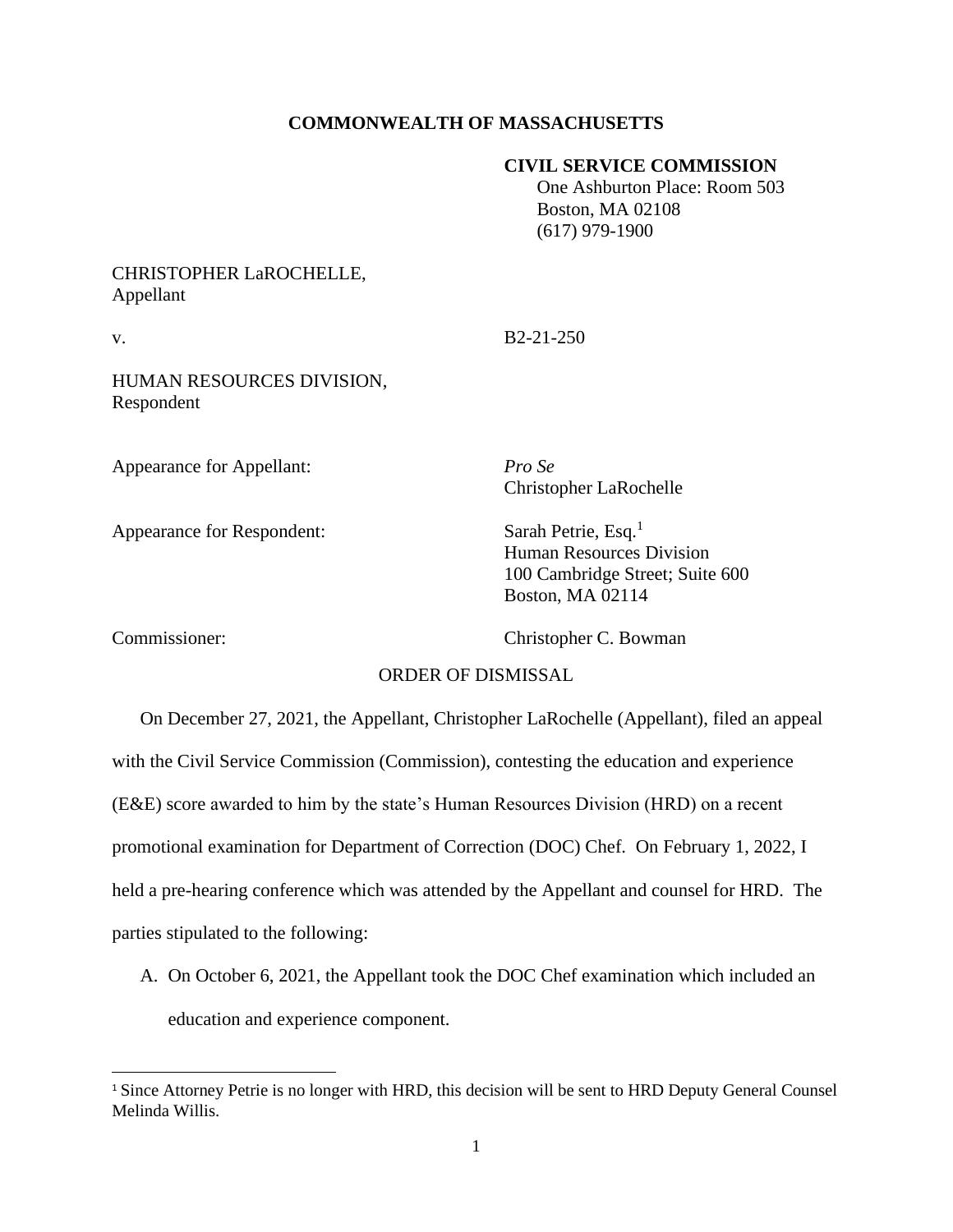- B. The Appellant received a written score of 71 and an E&E score of 80, for a total score of 77.
- C. The Appellant filed a timely E&E appeal with HRD, which HRD denied.
- D. The Appellant subsequently filed a timely appeal of HRD's decision with the Commission.
- E. The Appellant's name appeared third on the DOC Chef eligible list, which was established by HRD on 12/21/21.

At the pre-hearing, the Appellant argued that, based on a Commission decision issued on July 5, 2018 in [Shadd et al v. Department of Correction,](https://www.mass.gov/doc/shadd-michael-v-department-of-correction-32918/download?_ga=2.148457719.1367103467.1651849537-2051250330.1619467899) he should receive E&E credit in the title of Cook from July 8, 2001, his date of hire, when, according to the Appellant, he immediately began serving in the functional role of Head Cook and has continuously served as such through the present. The Appellant's argument is based on the language in Shadd which states in part: "The DOC and HRD shall take such action as necessary and appropriate to effectuate the civil service record of each of the Forty-One Correction Officers [including the Appellant] so that he/she shall be deemed a permanent civil service employee in the title of CO-I / Head Cook, effective as of the date of this Supplemental Decision [7/5/18], *or such earlier date as HRD may be satisfied to be a date on which any such correction officer began serving continuously in the position of CO-I / Head Cook*." (emphasis added)

It appeared that HRD granted the Appellant E&E credit in the Head Cook position as of 7/22/18, based on a September 27, 2021 letter from DOC Personnel Supervisor Patricia Snow which stated in part that the Appellant "held the following titles:  $7/8/2001 - 7/21/18$  Permanent Correction Officer I; **7/22/18** – Present Permanent Correction Officer I / Head Cook." (emphasis added) The Appellant submitted a letter dated December 21, 2021 from DOC Deputy Director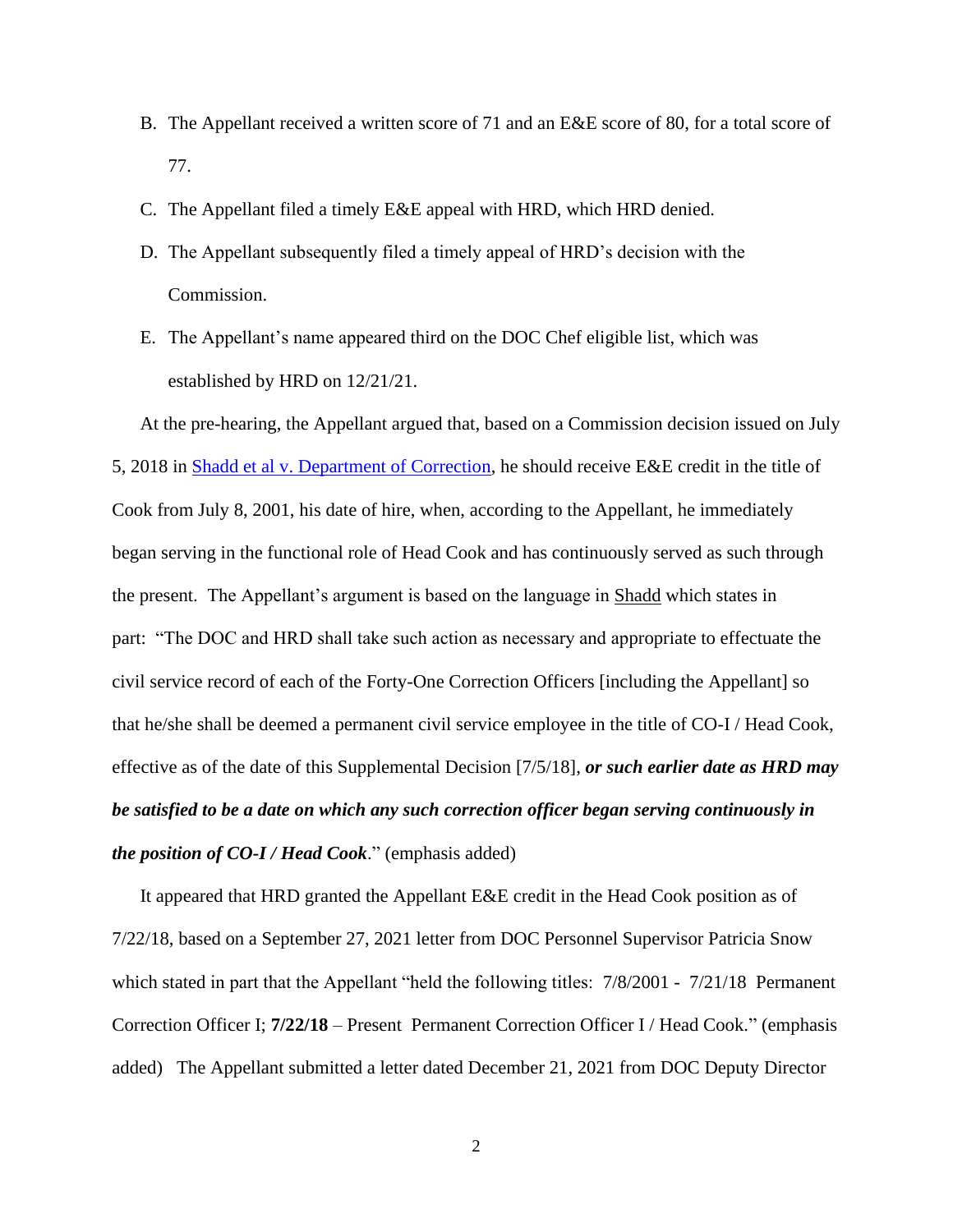Donald Wright stating in part that the Appellant "has worked in a head cooks position at the Bridgewater Kitchen warehouse starting **July 8, 2001** until his transfer to MCI-Norfolk as a head cook on March 31, 2019. Officer Larochelle is still employed at MCI-Norfolk as a Correction Officer / head cook." (emphasis added)

At the time of the pre-hearing, it was unclear whether DOC and HRD, subsequent to the Commission's 7/5/18 order, determined whether any of the forty-one correction officers identified in the order should receive a permanency date in the Head Cook position prior to 7/5/18. Part of the uncertainty related to HRD's inability to obtain clarifying information from DOC prior to the pre-hearing conference due to certain staff members at DOC being out for medical reasons. According to counsel for HRD, that information would be obtained shortly, allowing HRD to determine whether the Appellant (and any other examination applicants) should be awarded additional E&E points based on time served as a Head Cook, which could make this appeal moot. Consistent with the discussion at the pre-hearing conference, I issued a Procedural Order asking HRD to report back to the Commission within ten (10) days regarding any additional findings based on the additional information obtained.

On February 11, 2022, HRD provided the Commission with a reply stating in relevant part that: " … after receiving verification from the Department of Correction[], it is satisfied that the Appellant should receive E&E credit for his time when he began serving continuously in the position of CO I / Head Cook from July 8, 2001 to the present." In a cover email, HRD added: "To the extent that there are other similarly situated appellants requesting credit for an earlier date (there have been none to date), they will be assessed on a case by case basis according the verification provided."

3